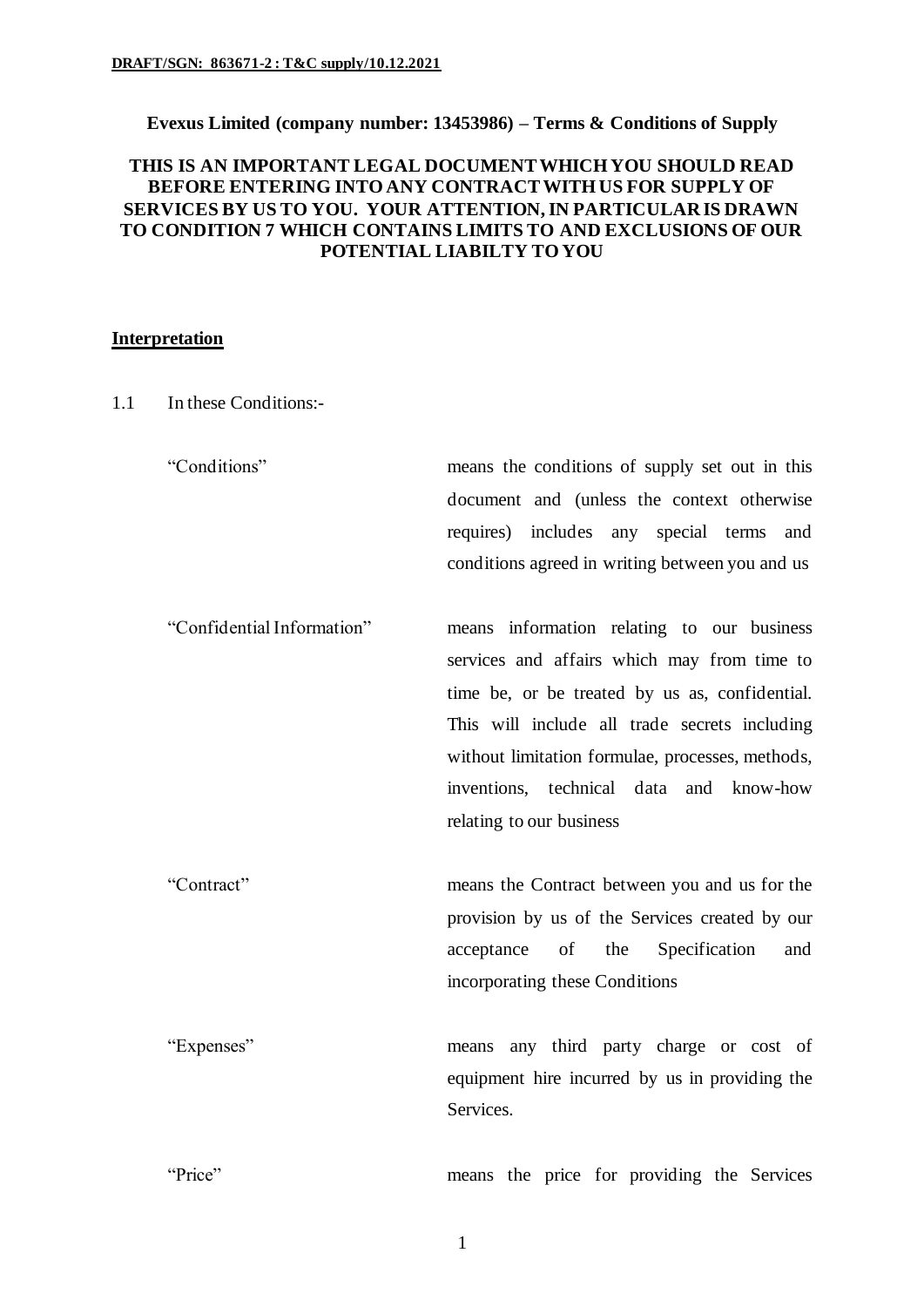which is detailed in the Specification subject to Condition 3.1.

- "Services" means the web design and hosting, search engine optimisation, domain registration and other services which we are to supply in accordance with these Conditions
- "Specification" means our written specification prepared in response to your initial enquiry and our subsequent negotiation containing details of the Services, the manner in which they are to be performed by us, the basis upon which we shall charge Expenses and the Price
- 1.2 The headings in these Conditions are for convenience only and shall not affect their construction or interpretation.
- 1.3 These are the Conditions upon which we, Evexus Limited (company number 13453986) deal with you, our client. They govern all our dealings with you to the exclusion of any other terms and conditions subject to which any order for the Services is purported to be placed or any acceptance of the Specification is purported to be made by you.
- 1.4 No variation of these Conditions shall bind us unless we agree to in writing.
- 1.5 Our employees and agents are not authorised to make any representations concerning the Services unless confirmed by us in writing. You acknowledge that you do not rely on any representations which are not so confirmed. Brochures advertising and other promotional material issued by or on behalf of us do not form part of the Contract and you acknowledge that you have not relied on any statement contained therein in entering into the Contract.
- 1.6 If we waive any breach of the Contract, it should not be considered by you to be a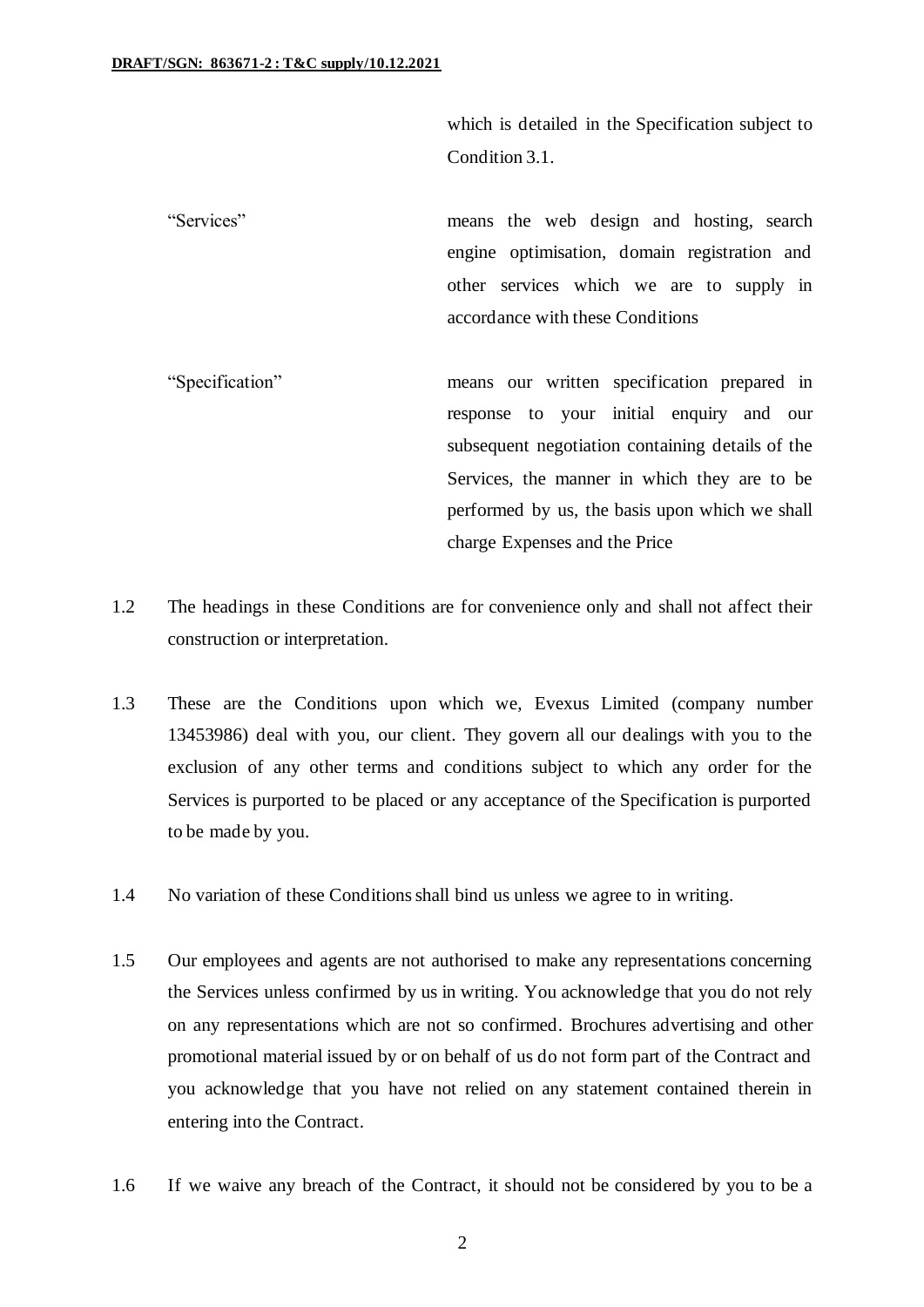waiver of any further breach.

- 1.7 If any provision of these Conditions is held to be invalid or unenforceable in whole or in part the remainder of these Conditions shall continue to apply.
- 1.8 The Contract shall be governed by the laws of England.

# **Proposal**

- 2.1 The description of the Services shall be those set out in the Specification and you will be responsible for ensuring such description is accurate.
- 2.2 You may not cancel or vary any order for Services which we have accepted unless we agree to such cancellation or variation in writing and in such circumstances you will indemnify us in full against all loss (including loss of profit), costs (including the cost of all labour and materials used), damages, charges and expenses which we have incurred as a result of the cancellation or variation.
- 2.3 We reserve the right to make any changes in the type of the Services which are required to conform with any applicable safety or other statutory requirements or which do not materially affect their quality or performance.

# **Contract Price**

- 3.1 The price for the Services shall be the Price detailed in the Specification. The Price so detailed is valid for 30 days only. After this time we may alter the Price at any time and the Contract shall not be binding on either of us unless and until you have confirmed your acceptance of the altered Price.
- 3.2 We reserve the right, by giving you notice at any time, to increase the Price to reflect any increase in the costs of providing the Services due to any factor beyond our control, for example significant increase in the costs of labour, any change in delivery date, duration or location requested by you or any delay caused by any of your instructions or your failure to give us adequate or correct information or instructions.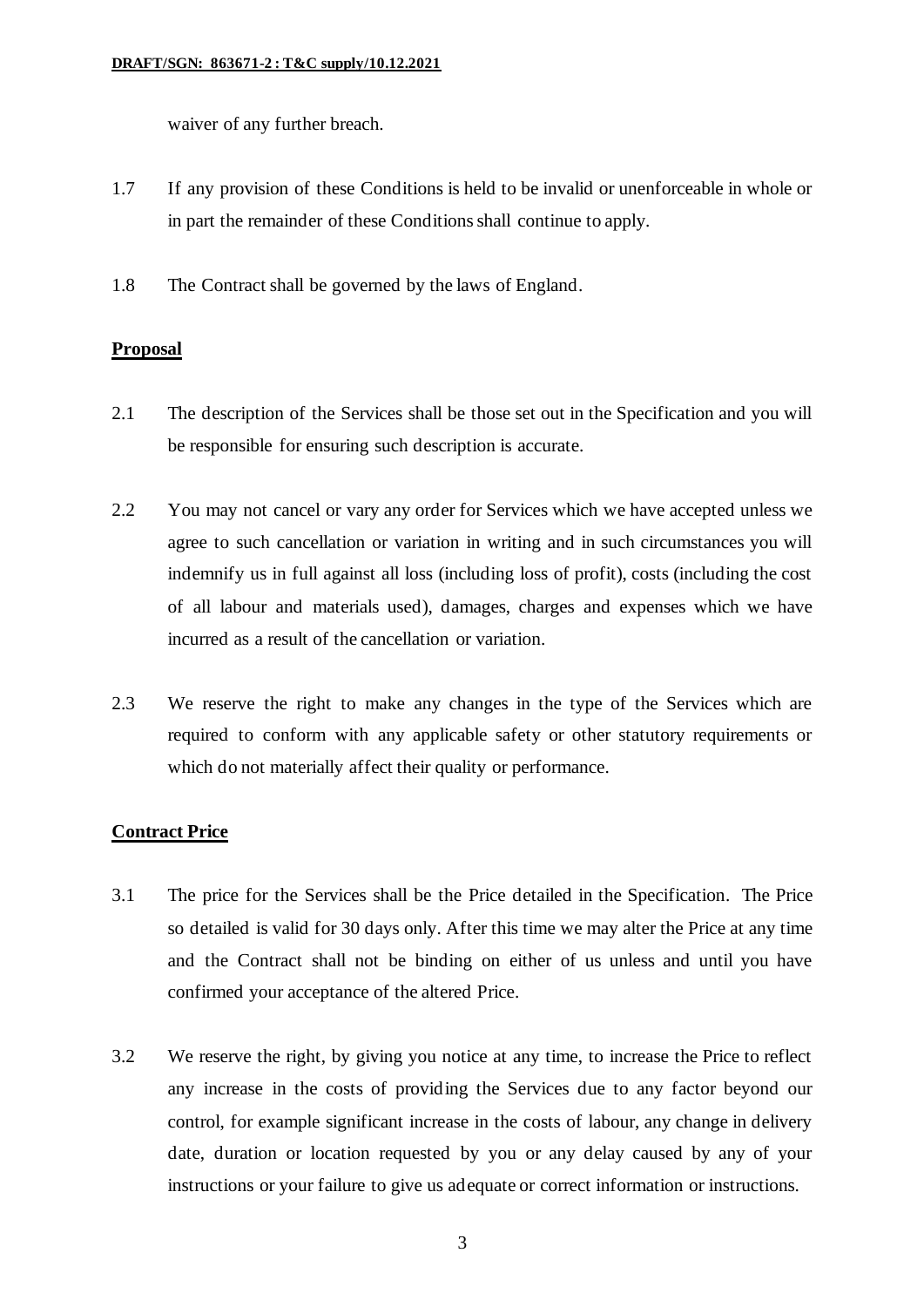3.4 All prices quoted by us are inclusive of value added tax.

### **Terms of Payment**

- 4.1 Unless other payment terms are contained in the Specification we shall be entitled to invoice you for the Price at any time after your acceptance of the Specification and to invoice you for Expenses at any time after they have been incurred. If we are unable, due to any fault of yours, to perform the Services we are entitled to invoice you for the Price at any time after we notify you that we are ready to perform the Services in accordance with the Contract.
- 4.2 Subject to any provisions to the contrary which may be contained in the Specification, you must pay the Price and the Expenses within 10 days of the date of the invoice notwithstanding that performance of the Services may not have been completed. The time of payment of the Price and the Expenses shall be of the essence of the Contract.
- 4.3 If you fail to pay us on the due date then, without prejudice to any other right or remedy available to us, we shall be entitled to:-
	- 4.3.1 cancel the Contract or suspend any further performance of the Services;
	- 4.3.2 appropriate any payment made by you to such of the Services (or to services supplied under any other contract between you and us) as we may think fit (notwithstanding any purported appropriation by you); and
	- 4.3.3 charge you interest (both before and after judgment) on the amount unpaid at the rate of 8% per annum above the base rate of Barclays Bank plc from time to time until payment is made in full, together with compensation for late payment under the Late Payment of Commercial Debts (Interest) Act 1998 and the Regulations made under that Act.

### **Performance**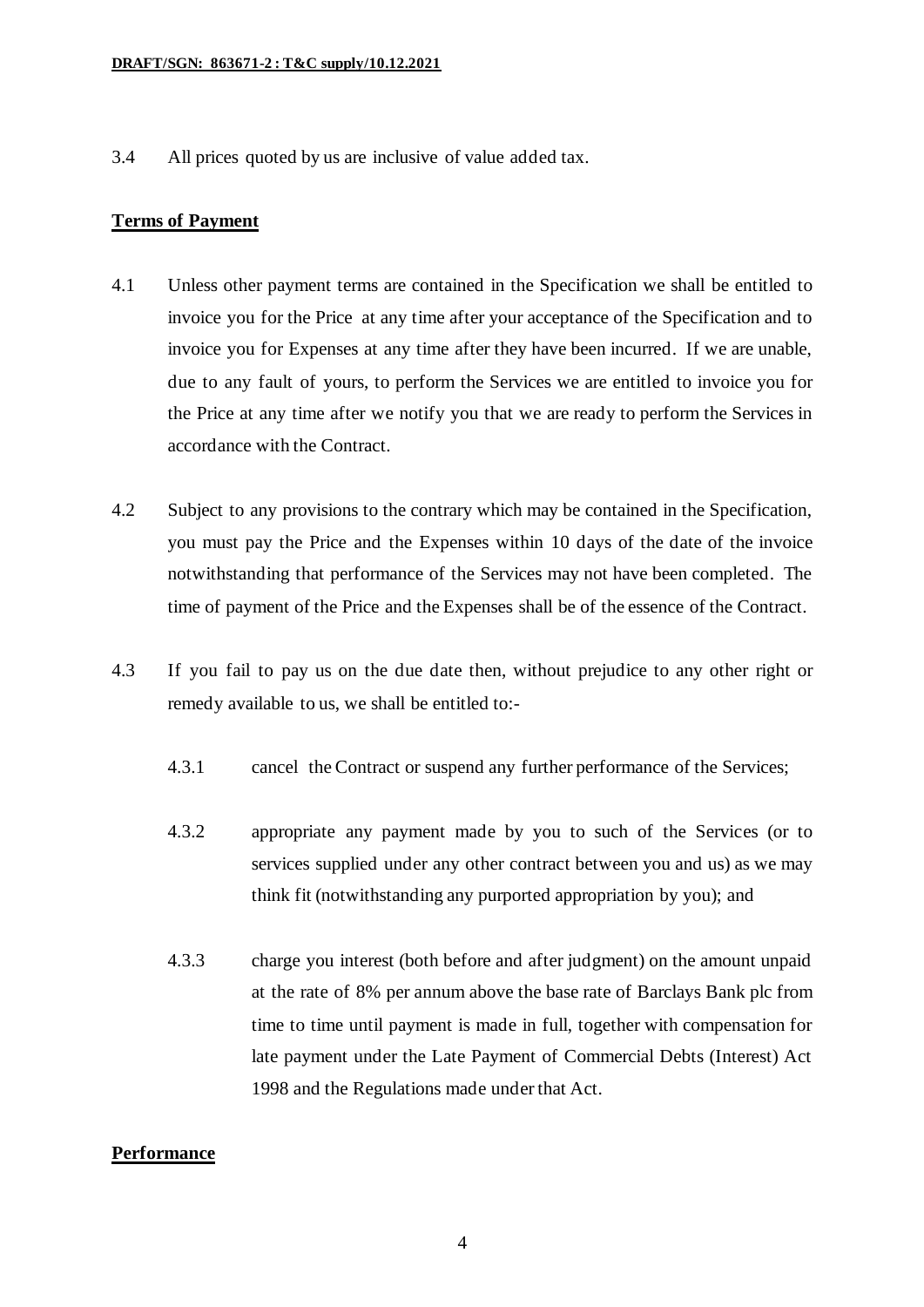- 5.1 We will perform the Services at the time(s) and place(s) agreed between us in the Specification. For the avoidance of doubt, time of performance of the Services shall not be of the essence of the Contract.
- 5.2 If we fail to perform the Services for any reason other than any cause beyond our reasonable control or your fault, and we are accordingly found to be liable to you, our liability shall be limited to the excess (if any) of the cost to you (in the cheapest available market) of similar services to replace those not performed over the Price.

#### **Intellectual Property**

- 6.1 Subject to these Conditions, once the Price is paid in full, ownership of the copyright and any design right in any website designed by us in the performance of the Services will transfer to you. If we provide registration services in respect of your website, the administration rights of the domain name will remain with us for the duration of such services whilst beneficial ownership will transfer to you.
- 6.2 Subject to condition 6.1, all and any documents, data or other materials (and the copyright design right or other intellectual property in them) (including, but not limited to, the Specification) provided by us to you during the provision of, and/or relating to, the Services (including, but not limited to, the Specification) shall remain our property and no part of it may be reproduced by you without our prior written consent or utilised for any purpose save that contemplated by the Contract. You must keep all and any Confidential Information which we have provided confidential both during and following the termination of the Contract.
- 6.3 Any and all stock photography, database query strings, ASP. NET and PHP files provided by us shall remain our property and no part of it may be reproduced by you without our prior written consent.

#### **Warranties and Liabilities**

7.1 Subject to the conditions set out below we warrant that the Services will be provided using reasonable care and skill, in accordance with any relevant statutory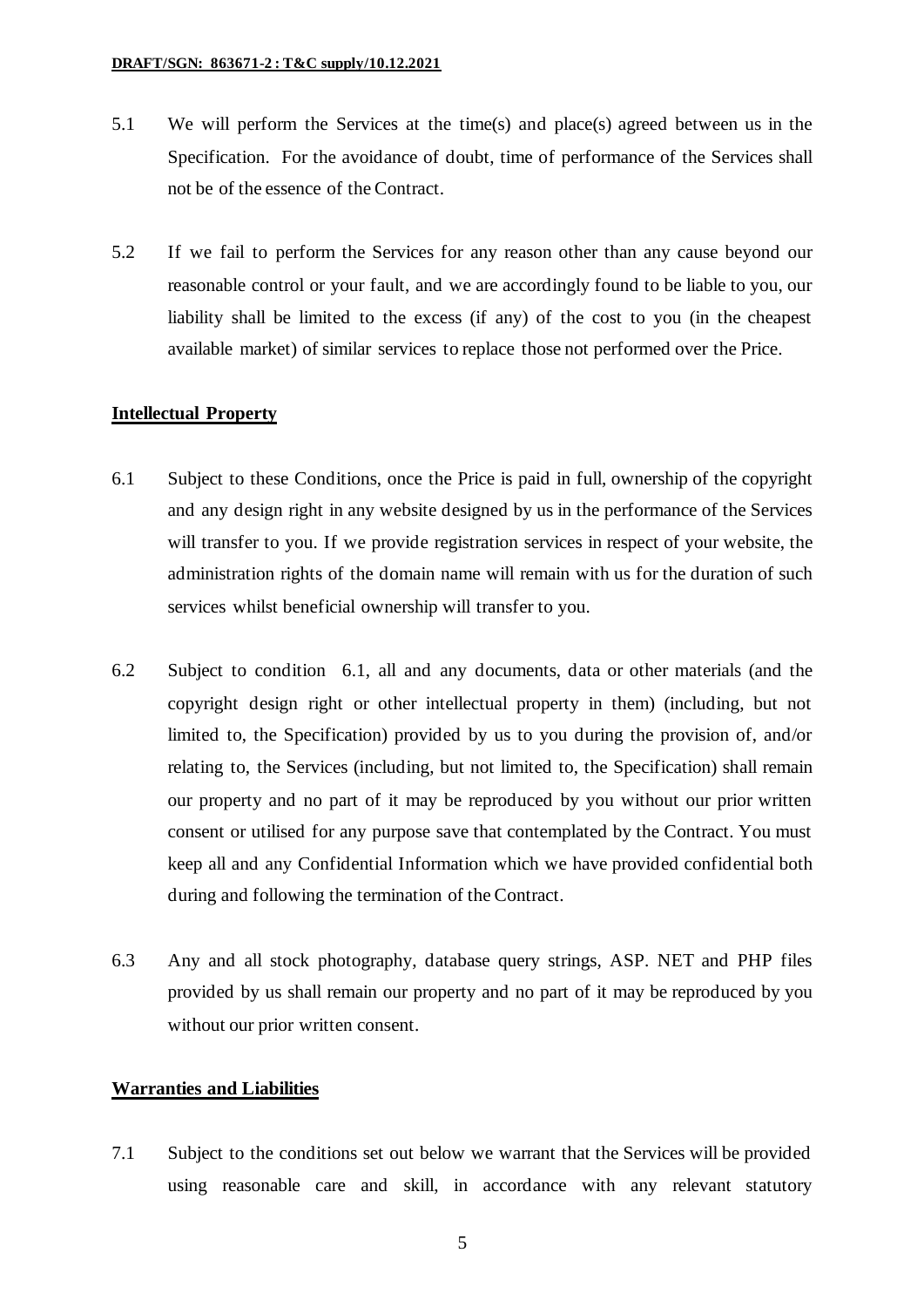provisions/industry standards) and, as far as is reasonably possible, in accordance with the description contained in the Specification.

- 7.2 We shall be under no liability under the above warranty (or any other warranty condition or guarantee) if the Price is not paid by the due date or dates for payment.
- 7.3 Subject as expressly provided in these Conditions, all warranties, conditions or other terms implied by statute or common law are excluded to the fullest extent permitted by law.
- 7.4 Where any valid claim in respect of any of the Services arises in accordance with these Conditions which is based on any defect in the quality of the Services or their failure to correspond with the Specification we shall be entitled to provide replacement Services free of charge or, at our sole discretion, to refund to you the Price (or a proportionate part of the Price), but we shall have no further liability to you.
- 7.5 Except in respect of death or personal injury caused by our negligence, we shall not be liable to you by reason of any representation or any implied warranty, condition or other term, or any duty at common law, or under the express terms of the Contract for any consequential loss or damage (whether for loss of profit or otherwise) costs expenses or other claims for consequential compensation whatsoever (and whether caused by the negligence of us, our employees or agents or otherwise) which arise out of or in connection with the provision of the Services or your reliance on them or on any conclusions, forecasts and/or recommendations which we make in the course of providing the Services.
- 7.7 Consequential loss means any loss of anticipated profits, damage to reputation or goodwill, loss of expected future business, damages, costs or expenses payable to any third party or any other indirect losses.
- 7.8 We shall not be liable to you or be deemed to be in breach of the Contract by reason of any delay in performing or any failure to perform any of our obligations in relation to the Services if the delay or failure was due to any cause beyond our reasonable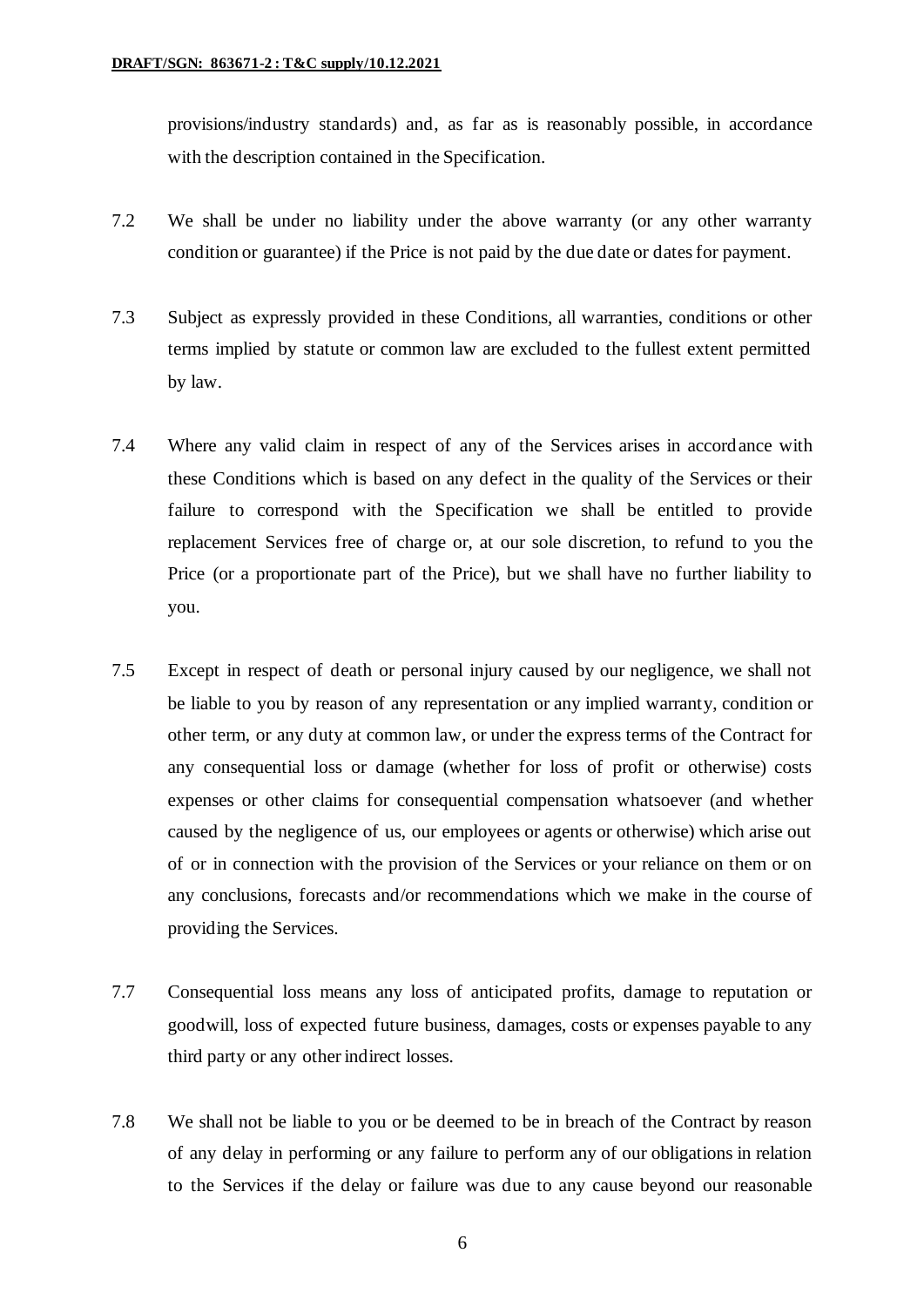control.

7.9 You confirm that all content supplied to us by you for the purposes of carrying out the Services on your behalf is owned by you and you have full rights to share such content for the purpose of the Services or that the owner has given you permission to use the content and will allow us to use it on your behalf in behalf of the Services.

# **Insolvency**

- 8.1 This condition applies if:-
	- 8.1.1 you make any voluntary arrangement with your creditors (whether formal or informal) or become subject to an administration order or became bankrupt or go into liquidation; or
	- 8.1.2 a Receiver is appointed over any of your property or assets; or
	- 8.1.3 you cease or threaten to cease to carry on business; or
	- 8.1.4 we reasonably apprehend that any of the events mentioned above is about to occur and notify you accordingly.
- 8.2 If this condition applies then we shall be entitled to cancel the Contract or to suspend any further performance of the Services under the Contract without any liability to you and if the Services have been performed but not paid for the Price shall become immediately due and payable notwithstanding any previous agreement or arrangement to the contrary.

### **Confidentiality**

9. You shall not use or disclose to any person either during or at any time after your engagement with us any Confidential Information which may come to your knowledge in the course of us providing the Services.